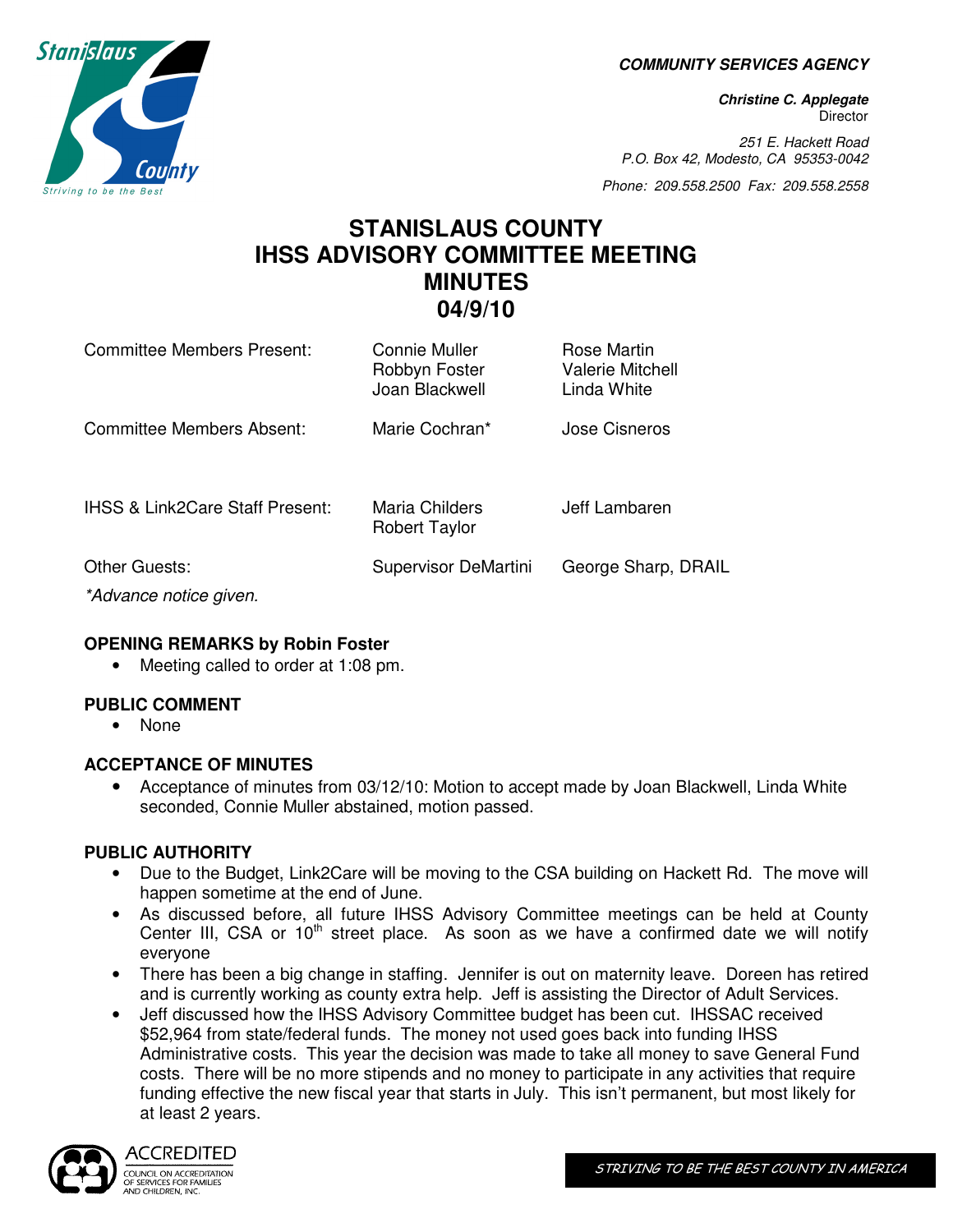- Jeff announced he knows it may be a hardship to some people on the committee. There is transporting available, if that is helpful to anyone in attending the meetings.
- The Registry training will be revised. It was a three day training, and is now a two day. The first day we cover all requirements for IHSS, the Registry and basics of personal care. The second day is CPR/First Aid. After the budget is settled and we know the impact on staffing, we will get the IHSSAC input on future subjects in training.

## **LEGISLATION**

- AB 378 Provider Training Bill has been moved to the inactive file.
- AB 682 IHSS Fraud. Became a 2 year bill now.
- AB 1763 Lieu IHSS. This bill is to help people with services to remain in their home. We are asking for amendments to the bill to improve it. Union is a sponsor of the bill. The Department of Justice has concerns with the language of the bill.
- AB 1801 CDSS would convene a stakeholder group to explore funding sources, review quality data, and make recommendations toward improving IHSS. As of April 9, 2010, this bill was dropped.
- AB 1875 This bill would make technical, nonsubstantive changes to an IHSS program provision. This was a spot bill. It has now been changed to a bill about homelessness and interagency council on homelessness. Recommend not following this bill since it now has nothing to do with IHSS.
- AB 1924 Would delete the limitation on a county's authority to investigate fraud in connection with the provision or receipt of supportive services to overpayments of \$500 or less. This bill has been dropped.
- AB 1970 IHSS in emergency shelters. It would authorize IHSS to be provided in emergency shelters.
- AB 2073 Would establish adult day health care services as a Medi-Cal benefit for Medi-Cal beneficiaries who meet certain criteria. This bill has been dropped.
- AB 2274 Would allow a person receiving services authorized by a specified waiver to select any qualified person to provide care. This is sponsored by private homecare entities.
- Assembly Concurrent Resolution 151 (ACR 151) Resolution that would oppose any cuts.
- SB 886 Would authorize Providers to use electronic timekeeping for purposes of verifying tasks completed and ensuring quality home care for Recipients.
- SB 891 Would require the department, commencing Jan 1, 2011, and every 3 years after, to update the needs assessment tool. This is a way to get more federal money to fund IHSS. Has hope of providing another funding source for IHSS that would be economy driven.

## **REPORT FROM "MARCHING FOR CALIFORNIA'S FUTURE"**

- UDW is a co-sponsor of Marching for California's future. The purpose of the march is to bring awareness to the cuts in state funding. Marchers are going from Los Angeles to Sacramento. They marched through Stanislaus County on March  $6<sup>th</sup>$  and  $7<sup>th</sup>$ . On March  $7<sup>th</sup>$  a rally was held in Graceada Park. Link2Care/IHSSAC had a booth in the park. Rose Martin, Valerie Mitchell and Linda White participated from the IHSSAC. People came by with questions and we spoke about the program.
- George Sharp was a speaker at the march. His speech focused on Disability Population, not because he's against the union. He wanted to bring focus back to what IHSS does for the disabled community.
- George mentioned if anyone is able to attend the end of the march which will be in Sacramento on April 21 $\mathrm{st}$ , they should attend. It will be a lot bigger, louder and more media coverage.